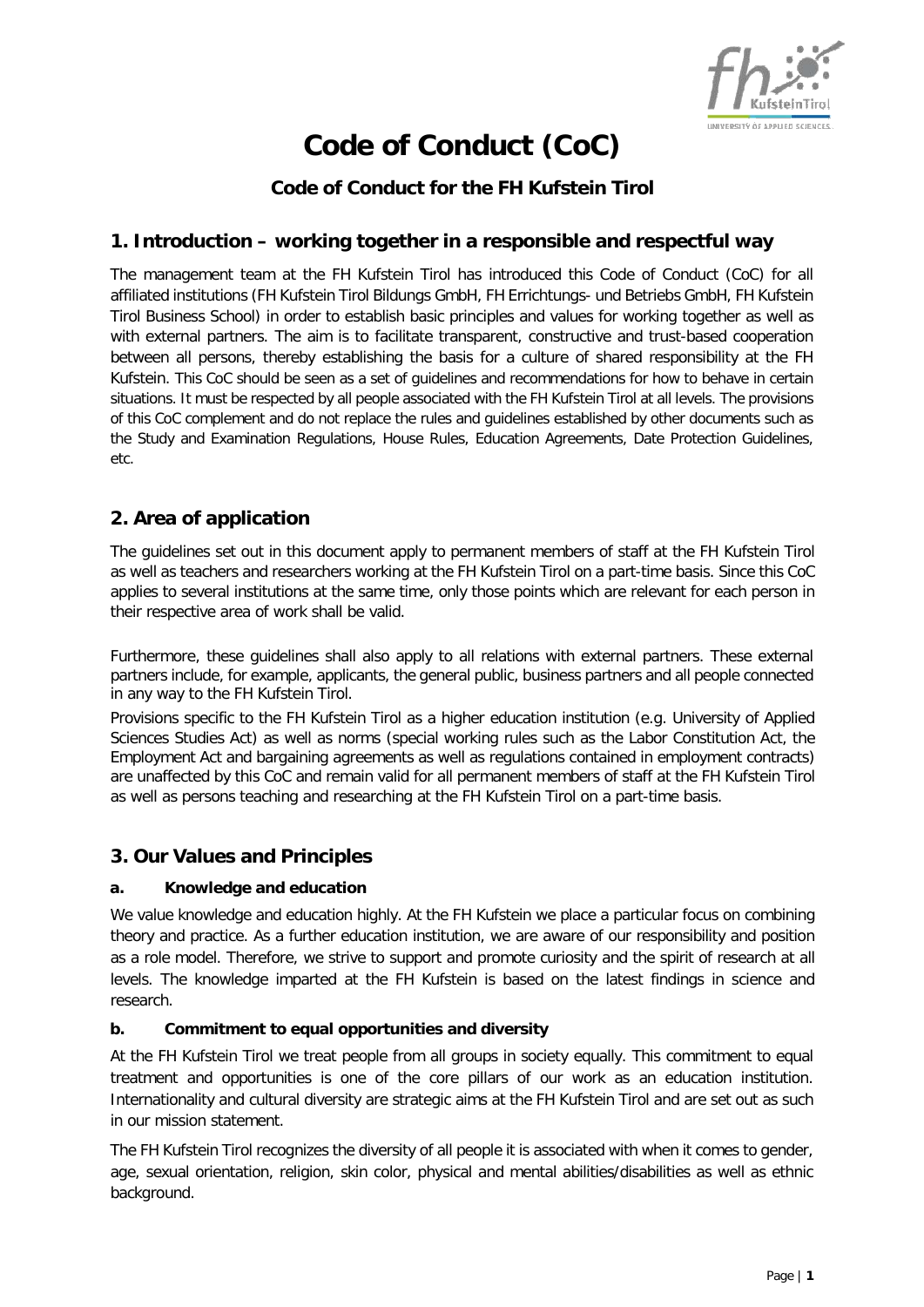

Equal opportunities and diversity are of great importance to the FH Kufstein Tirol and underline its credibility as an international center of higher education. Gender equality, equal opportunities for all, respect and recognition of social diversity as well as behavior free of discrimination, accessibility for disabled persons and a family-friendly approach are made transparent and possible through active gender mainstreaming and diversity management. This commitment is underlined by the fact that the FH Kufstein Tirol has appointed its own Diversity and Inclusion Officer.

#### **c. Health and safety, family-friendly study conditions as fundamental requirements for studying and working at the FH Kufstein Tirol**

The health and safety of all people associated with the FH Kufstein Tirol is our highest priority. The FH Kufstein Tirol is committed to providing and maintaining a structural framework within which a good work/life balance is possible. Furthermore, it is committed to ensuring safety in all areas in order to enable a healthy studying and working environment.

We also strive to be a family-friendly institution. At the FH Kufstein Tirol we aim to create a social environment for staff and students which makes it possible for them to combine study, work and family.

# **4. Conflicts of interest**

Members of staff working for the FH Kufstein Tirol must avoid conflicts of interest through close personal relationships (bias) in situations such as appointment and application processes, evaluations, grading awarding of teaching contracts and other work contracts, etc. Should such a potential conflict of interest arise, members of staff must communicate it clearly and in advance. We will work with the relevant management to find a solution which is transparent and fair for everyone.

# **5. Accepting gifts**

Staff at the FH Kufstein Tirol are public officials and therefore subject to the provisions on corruption set out in §74 Paragraph 1 Line 4a of the Austrian Penal Code (see also §§ 302ff).

The FH Kufstein Tirol and its officials (Faculty Council and academic staff) assume a legal function according to § 10 Paragraph 3 Line 9 of the University of Applied Sciences Studies Act on the university's role in awarding and revocation of academic titles as well as the nostrification of academic titles awarded at foreign higher education institutions and academic awards.

For the reasons set out above, members of staff at the FH Kufstein Tirol are forbidden from accepting money or gifts of a significant financial value from third persons, in particular students.

Symbolic gifts (flowers, chocolates, etc.) which are not aimed at influencing the relationship and are of minimal financial value may be accepted. In case of doubt, staff must inform the management at the FH Kufstein Tirol and keep the process transparent at all times.

# **6. Dealing with service providers/suppliers**

Suppliers and all other business partners must be selected exclusively on the basis of objective criteria comparing price, quality, service, reliability and suitability of the products or services offered. Staff may not use their position to acquire personal gain by awarding work to an external supplier. In order to exclude any conflict of interest, members of staff are not permitted to use their business relationships and the associated conditions for private purposes.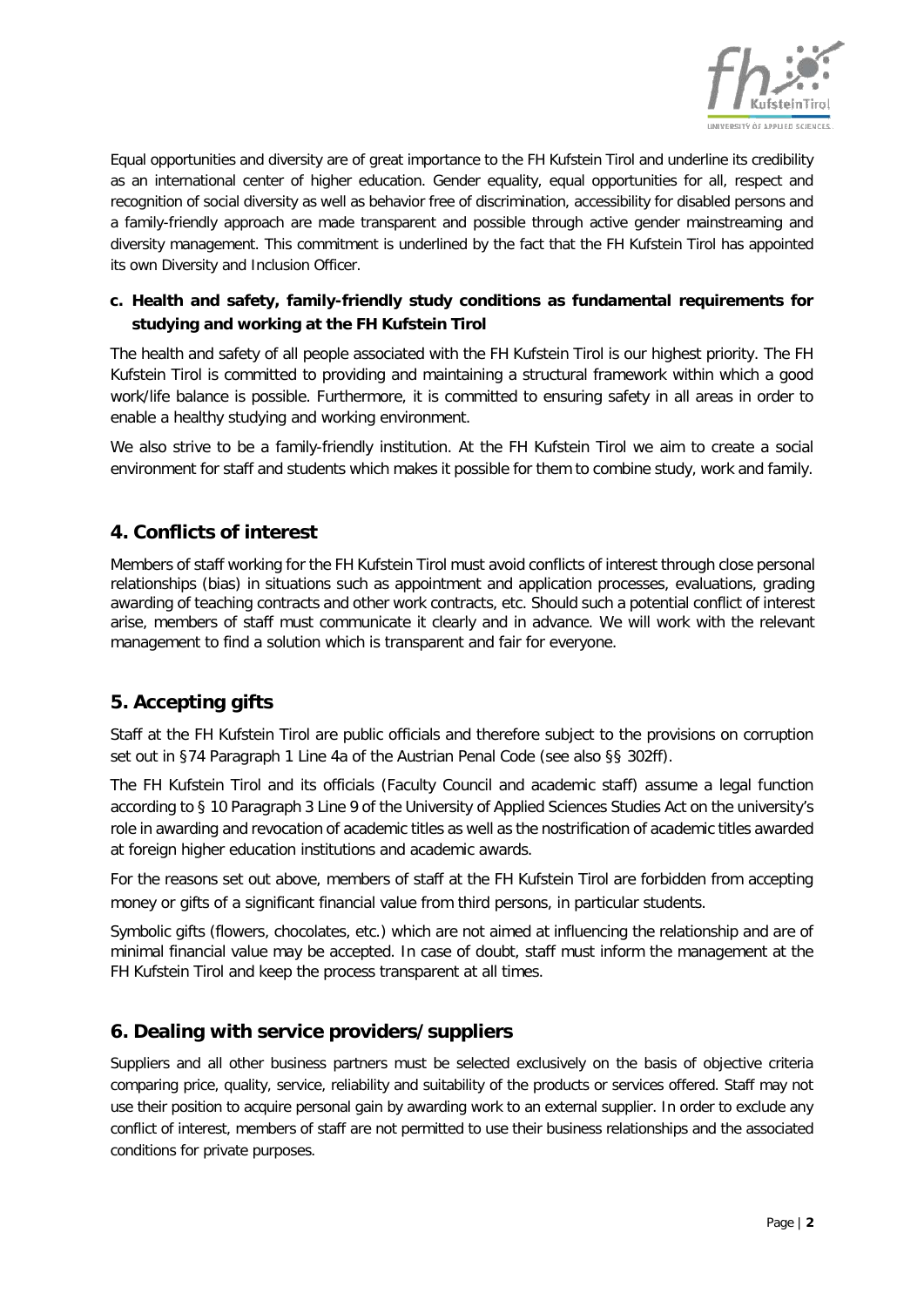

# **7. Use of company property**

All permanent members of staff, part-time members of staff and students must use property belonging to the FH Kufstein Tirol with due care and attention at all times.

### **8. Handling data and information**

The FH Kufstein Tirol's internal data protection provisions are set out in detail in the Organizational Guidelines and Data Protection Guidelines, which must be adhered to at all times.

#### **9. External communication**

When using social networks (posting content and comments on Facebook, Twitter, Xing, etc.) members of staff must ensure that the positive image of the FH Kufstein Tirol is maintained and strengthened. No internal information may be posted on social networks. In the case of direct requests for information from journalists, staff must inform the FH Kufstein Tirol management and/or the Corporate Communication & Management department prior to providing this information.

## **10. Dealing with stakeholders**

Stakeholders include the following groups of people: applicants, students, part-time members of staff, business partners, sponsors, suppliers, authorities, media and the general public.

The following points must be taken into consideration when dealing with stakeholders:

- Appropriate communication (polite and respectful)
- Communication of any conflicts of interest resulting from personal relationships between members of staff and students / applicants
- Applicants must be evaluated according to objective criteria, which must themselves be documented in a clear and logical way
- Care must be applied when awarding work contracts to external partners (all legal and internal regulations must be respected)

# **11. Behavior in scientific practice**

The FH Kufstein Tirol is committed to maintaining the highest possible academic level in teaching, science and research. This is guaranteed by ensuring that all people at the FH Kufstein Tirol (students, teachers and other members of staff) cooperate in a constructive way characterized by respect and mutual appreciation. This, in turn, depends on good, transparent cooperation with sponsors.

Scientific work must be carried out in line with the legal provisions, ethical norms and the latest research findings.

All members of staff must:

• document the results of their scientific work